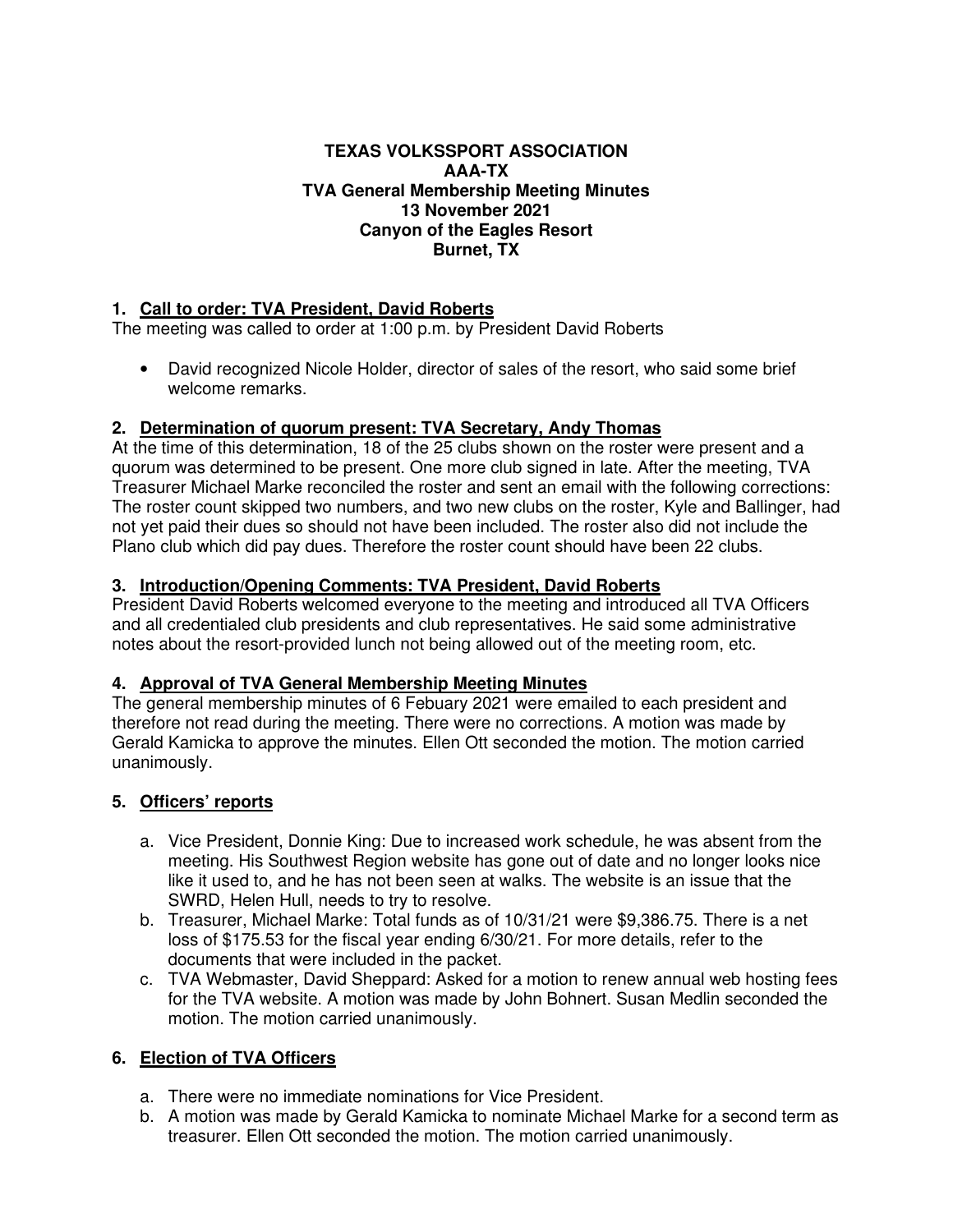- c. Later in the meeting, a motion was made by Susan Medlin to nominate Jill Troyer for Vice President. Ellen Ott seconded the motion. The motion carried unanimously.
- d. With no other candidates, Michael Marke will continue as treasurer and Jill Troyer will be Vice President.

# **7. Special Program Reports**

- a. Texas Hill Country programs, Susan Medlin, Chair: Texas Hill Country: 45 books sold, 14 finished. Texas Hill Country Challenge: 55 books sold, 18 finished.
- b Historical Markers, Ellen Ott, Chair: Books sold: 88 and books completed: 44.
- c Walk Texas, Ellen Ott, Chair: Books sold: 53 and books completed: 20
- d. Texas Coastal Cities and Rio Grande Valley, Kathy Schwencke, Chair: Books sold: 20, and books completed: one

### **8. National Update, Helen Hull, SWRD**

- a. Helen mentioned the Online Start Box and the option to sanction YREs as Per Participant Sanction when a club expects a low participation.
- b. She spoke about the AVA liability insurance apparently not covering some walkers if they are not AVA members. This caused a long discussion and need to get more clarification.
- c. Helen presented the following awards:
	- i. Commendable Service to TVA Secretary Andy Thomas and Treasurer Michael Marke
	- ii. 20 Year Club to the Midland Walkabout, represented by Diana Smart.
	- iii. 30 Year Club to the Hood County Hummers, represented by Susan Fine.
	- iv. 40 Year Club to the Colorado River Walkers, represented by Carol Obianwu
	- v. 40 Year Club to the San Antonio Pathfinders, represented by Mike Schwencke
	- vi. 40 Year Club to the Texas Volkssports Association, represented by TVA President David Roberts
	- vii. 45 Year Club to the Volkssportverein Friedrichsburg, represented by David Roberts.
- d. Helen spoke about the Texas County Walkers, which have held 96 one-year YREs in various counties in recent years. These walks, together with other clubs also holding one-year YREs, are allowing several individuals to approach their goals of walking in all 254 counties. The program is expected to finish in 2022 and there will be some kind of graduation celebration at the November 2022 TVA weekend.
- e. Helen gave an update about the Louisiana Explorers program intending to walk in all the parishes. This will be completed in 2 or 3 years. She is also starting a new county program in New Mexico.

# **9. Special Reports**

- a. AVA Vice Chair Susan Medlin spoke about the 2023 Olympiad with planning under way. The AVA is likely to make a contract with San Antonio Sports to cover logistics and volunteers, but experienced volkssporters will still be needed to help SAS volunteers understand what is going on. Michael Marke has been working on the routes and he spoke about doing separate sheets from the directions with points of interest.
- b. Ellen Ott urged not to overlook the 2022 Texas Trail Roundup. The international participation is uncertain but travel restrictions are being lifted. Susan Medlin mentioned the leaders of the Freedomwalk Festival came up with an idea for a North American Cup, a type of special program book that walkers can stamp by attending the elite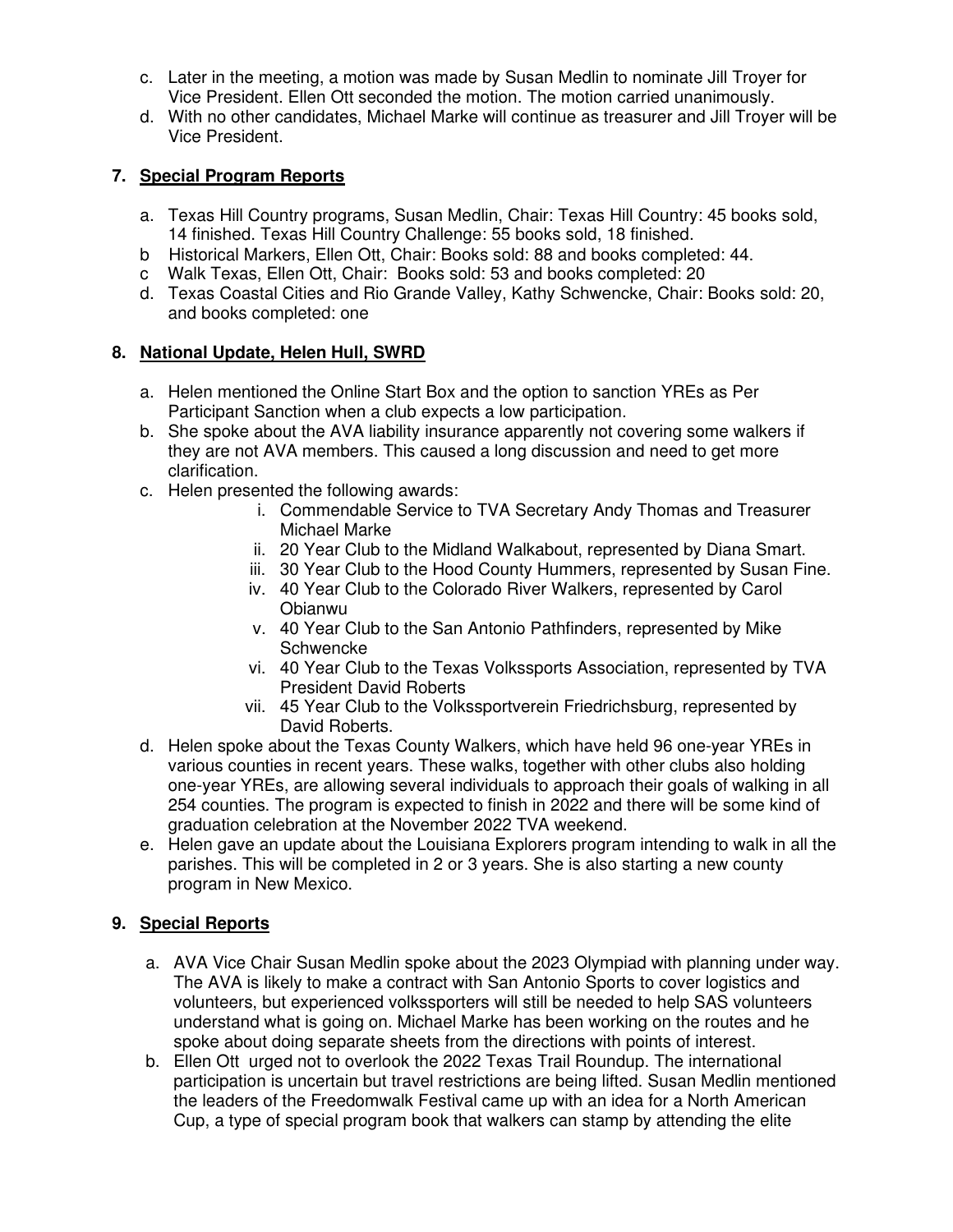walking events including the IMLs, the Olympiad, the AVA and Canadian conventions, and Crazy Horse.

c. World Heritage Festival: Mike Schwencke said the Tour de los Misiones had 194 AVA walkers included in about 600 registrants for the walk, run and bike events. The festival had to close registration due to running out of materials for participants. Michael Marke led the walk and a picture of him by Martin Callahan appears in the AVA Checkpoint. The 2022 Tour de los Misiones will be on September 10.

#### : **10. Old Business**

- a. Location of New Year's Eve/New Year's Day walks: Helen Hull offered Marshall/Jefferson for East Texas Trekkers. Susan Medlin offered San Antonio (northwest side area) David Roberts offered Fredericksburg. Some informal test votes were held. A motion was made by Susan Medlin to hold the walks at either Marshall and Jefferson, or San Antonio. Gerald Kamicka seconded the motion. Marshall/Jefferson received the most votes. Helen said Marshall has good Christmas lights to see and the area also has a walk at Canton with First Monday Trade Days, plus several other one-year county walks that start on Jan. 1.
- b. February 2022 TVA meeting location: Susan Medlin suggested offering it to the new Kyle club and also offered San Antonio. John Bohnert offered Kerrville. After some discussion, Kyle and San Antonio were withdrawn, so the meeting will be held in Kerrville.

# **11. New Business**

- a. 2024 Eclipse walks on 8 April: Ellen Ott is chair of an eclipse committee and submitted a proposal: "That all Total Eclipse activities be sponsored by the TVA, not an individual club, unless a club's YREs were being featured during National Walking Week and the eclipse weekend." Deborah Carter said the Dallas Trekkers wants to have a walk on that day, so this was discussed and acknowledged. The TVA's traditional walk would be somewhere in the Hill Country but the location has not been determined yet. Susan Fine seconded the proposal. The proposal was carried unanimously.
- b. Ellen Ott submitted a second proposal to have the TVA support total eclipse activities with a budget of up to \$1,000 for eclipse glasses, printing, save the date cards, flyers, sanction fee, water, etc. Michael Marke agreed to serve on the committee and the TVA would receive funds from the eclipse day walk. Susan Medlin seconded the proposal. In discussion, some members objected because it is 3 years away and the budget for that year has not been done yet. Ellen has already purchased eclipse glasses as she expects they will become too hard to obtain later. A motion was made by Gerald Kamicka to table this proposal and reimburse Ellen for what she spent on the glasses after Michael Marke revises the FYE 06/30/2022 budget for the expected eclipse expenses during that time frame and has the revised budget approved at the February 2022 TVA meeting. This motion was seconded and carried unanimously.
- c. Gerald Kamicka representing the Texas Wanderers offered to host the November 2022 TVA weekend in the Sulphur Springs area, where that club is having several one-year county walks. There was no formal action taken on this.

### **12. Misc. business**

Gerald Kamicka said the TVA finances need an audit and an audit committee is needed. The second meeting of 2020 was canceled due to Covid-19 and the February 2021 meeting was virtual so that messed up the audit schedule. By email after the meeting, Michael Marke asked David Roberts to appoint a 3-person audit committee to audit the TVA's financial records for FYE 06-30-2021.